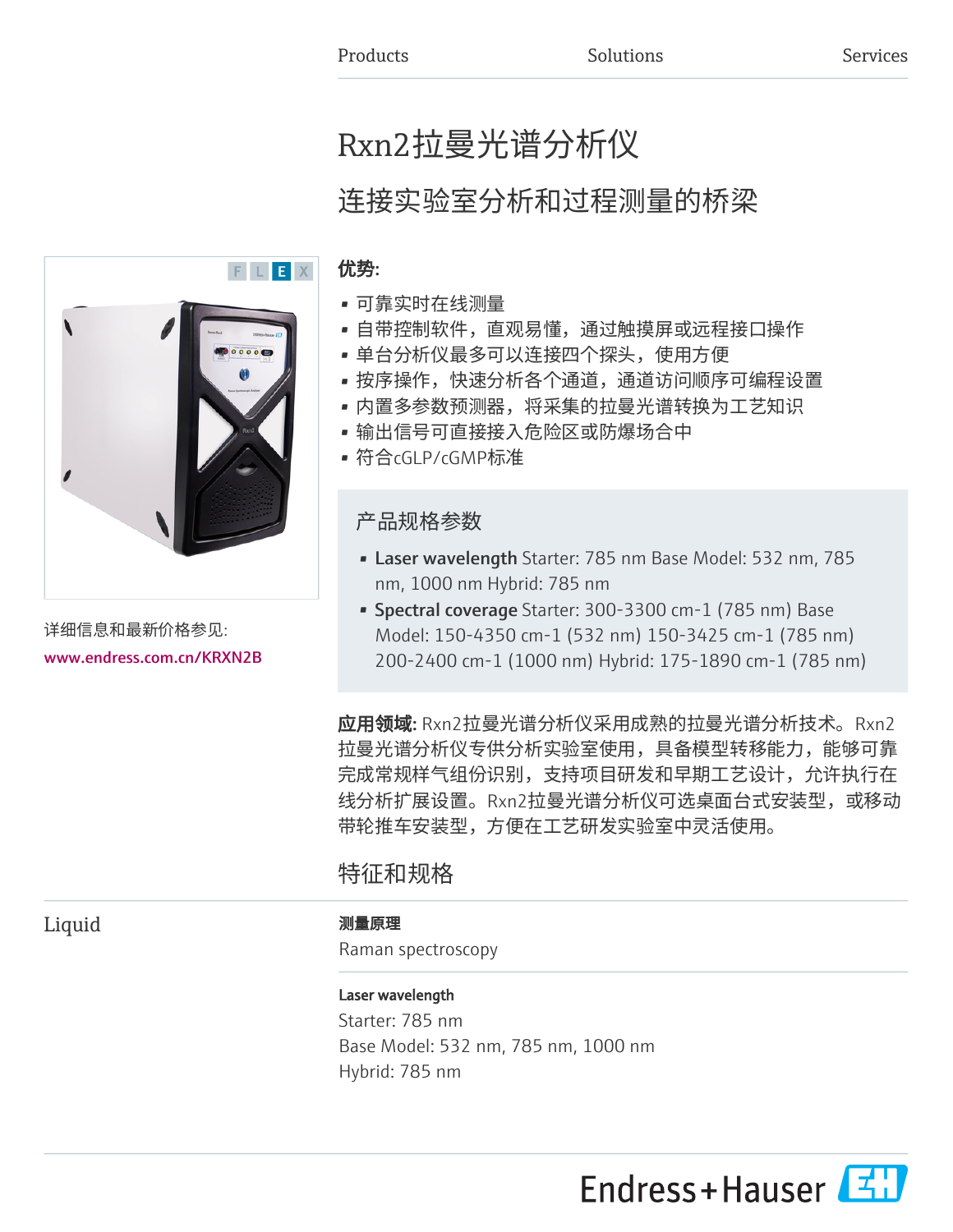## Liquid Spectral coverage

Starter: 300-3300 cm-1 (785 nm) Base Model: 150-4350 cm-1 (532 nm) 150-3425 cm-1 (785 nm) 200-2400 cm-1 (1000 nm) Hybrid: 175-1890 cm-1 (785 nm)

## Spectral resolution

Starter: 10 cm-1 (average) Base model (average): 5 cm-1 (532 nm) 4 cm-1 (785 nm) 5 cm-1 (1000 nm) Hybrid: 4 cm-1 (785 nm) average

## Channels

Starter: Single channel Base Model: Up to four channels Hybrid: Up to two channels

## **Temperature**

Operating: 15 to 30 °C Storage: -15 to 50 °C

## Relative humidity

20-80% RH, non-condensing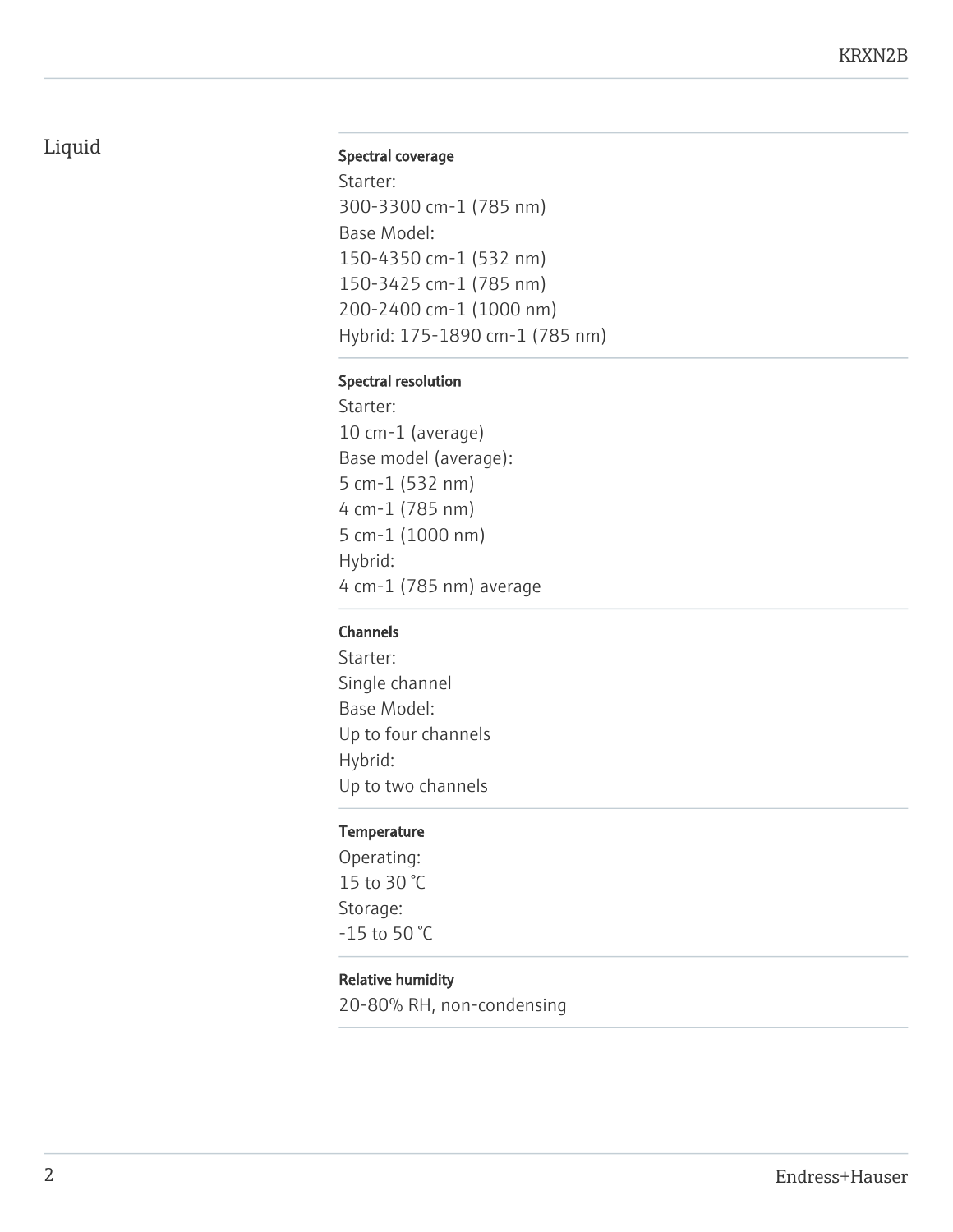## Liquid

## Input voltage

100-240 V, 50-60 Hz, ±10%

#### Power consumption (W)

400 (max) 250 (typical start-up) 120 (typical running)

## Warm up time (minutes)

120

## Unit dimensions (width x height x depth in mm)

Benchtop model: 279 x 483 x 592 Cart model: 685 x 1022 (to tabletop) x 753

## Weight (kg)

Base model: 32 Cart model: 93

## Sampling probe compatibility

Starter: Raman Rxn-10 (with accessory optics) Base model: Raman Rxn-10 (with accessory optics), Rxn-40, Rxn-41, Rxn-45, Rxn 46 Hybrid: Channel 1 - Raman Rxn-20 (with accessory optics) Channel 2 - Raman Rxn-10 (with accessory optics), Rxn-40, Rxn-41, Rxn-45, Rxn 46

## Automation interface

OPC Modbus **HTTPS** (contact us for other options)

## Installation options

Benchtop (standard) or mobile wheeled cart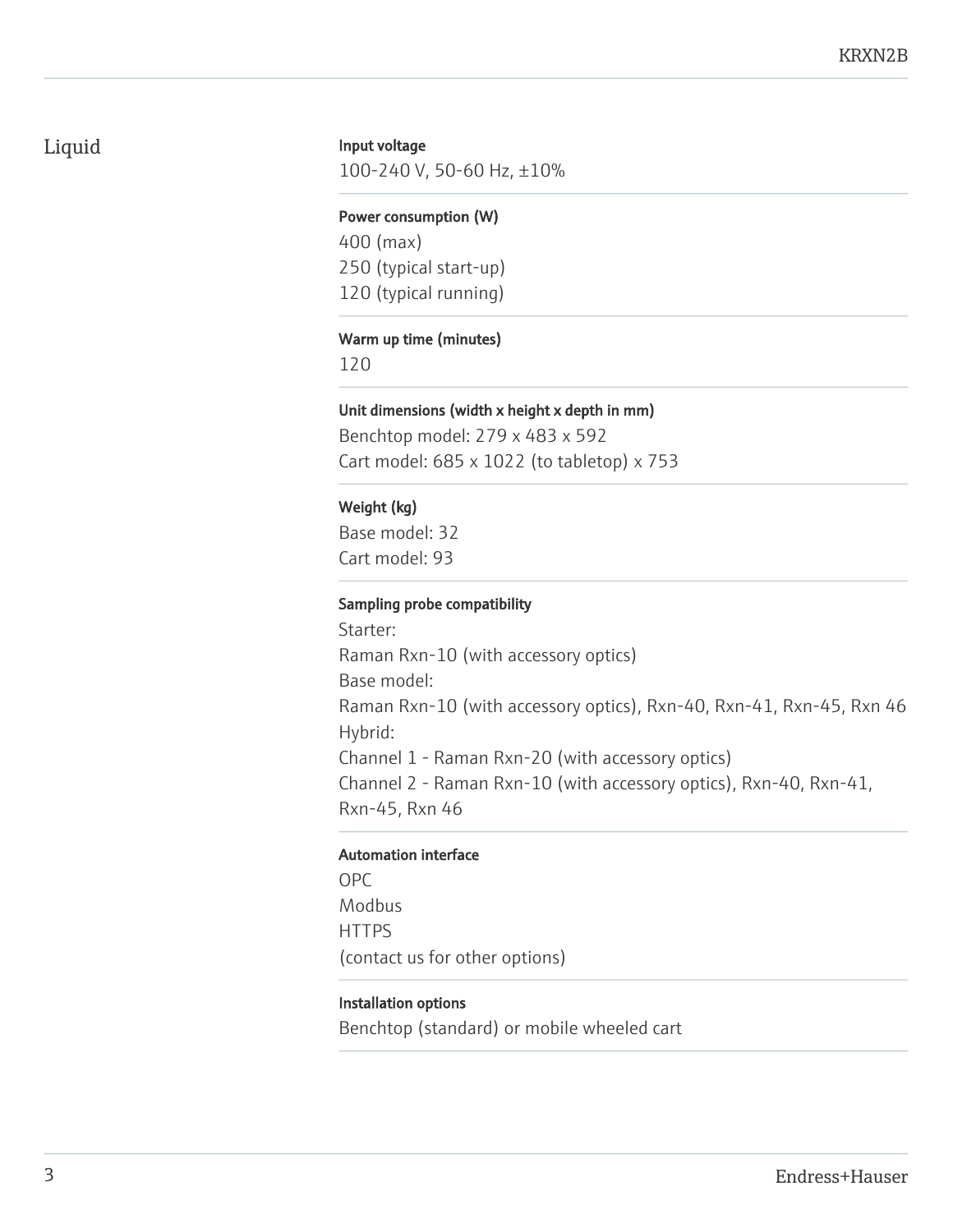## Liquid

Hazardous area certifications ATEX, CSA, IECEx

## Solids 测量原理

Raman spectroscopy

Laser wavelength Starter: 785 nm Base Model: 532 nm, 785 nm, 1000 nm Hybrid: 785 nm

## Spectral coverage

Starter: 300-3300 cm-1 (785 nm) Base Model: 150-4350 cm-1 (532 nm) 150-3425 cm-1 (785 nm) 200-2400 cm-1 (1000 nm) Hybrid: 175-1890 cm-1 (785 nm)

## Spectral resolution

Starter: 10 cm-1 (average) Base model (average): 5 cm-1 (532 nm) 4 cm-1 (785 nm) 5 cm-1 (1000 nm) Hybrid: 4 cm-1 (785 nm) average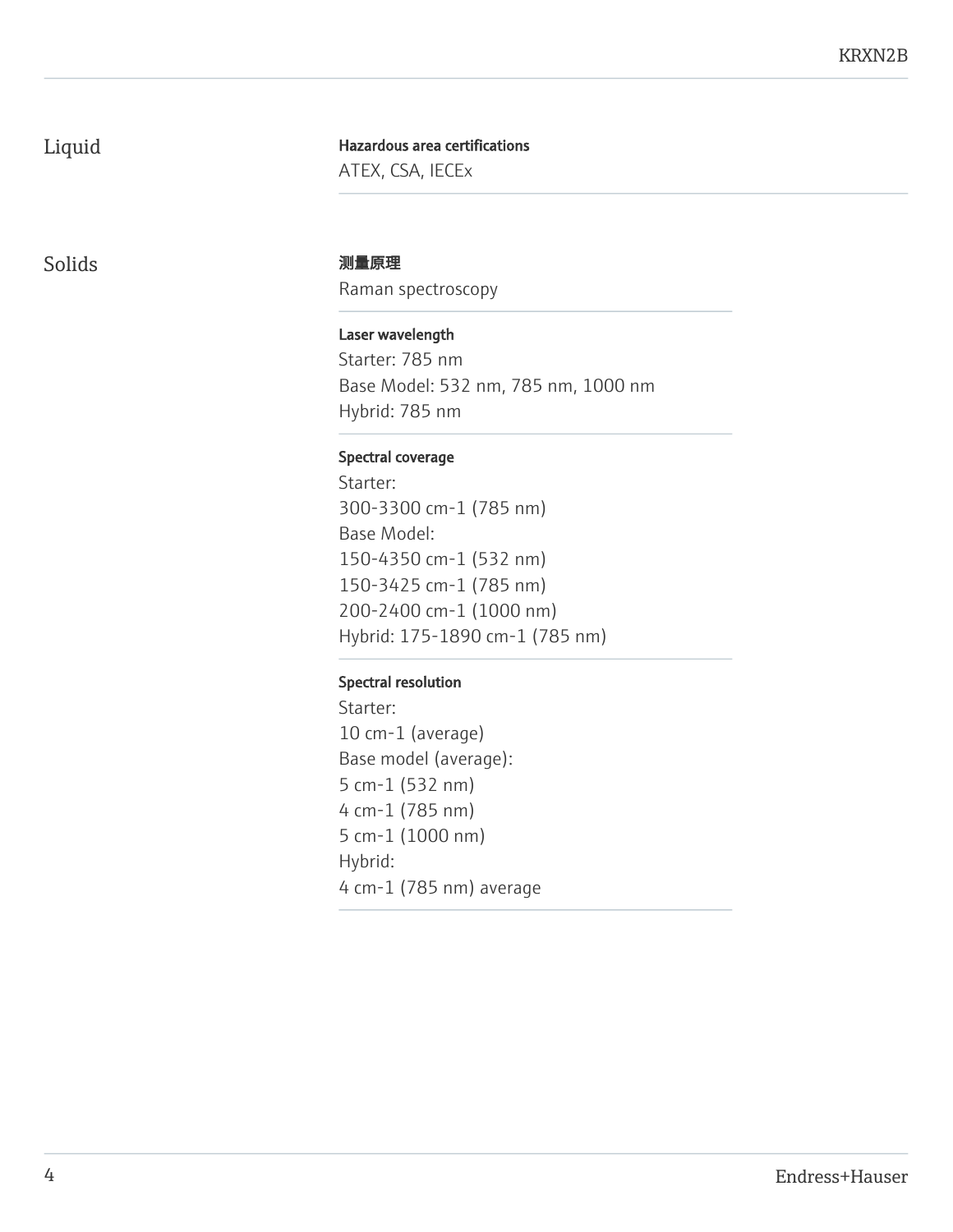## Solids

## Channels

Starter: Single channel Base Model: Up to four channels Hybrid: Up to two channels

## **Temperature**

Operating: 15 to 30 °C Storage: -15 to 50 °C

## Relative humidity

20-80% RH, non-condensing

## Input voltage

100-240 V, 50-60 Hz, ±10%

## Power consumption (W)

400 (max) 250 (typical start-up) 120 (typical running)

## Warm up time (minutes)

120

## Unit dimensions (width x height x depth in mm)

Benchtop model: 279 x 483 x 592 Cart model: 685 x 1022 (to tabletop) x 753

## Weight (kg)

Base model: 32 Cart model: 93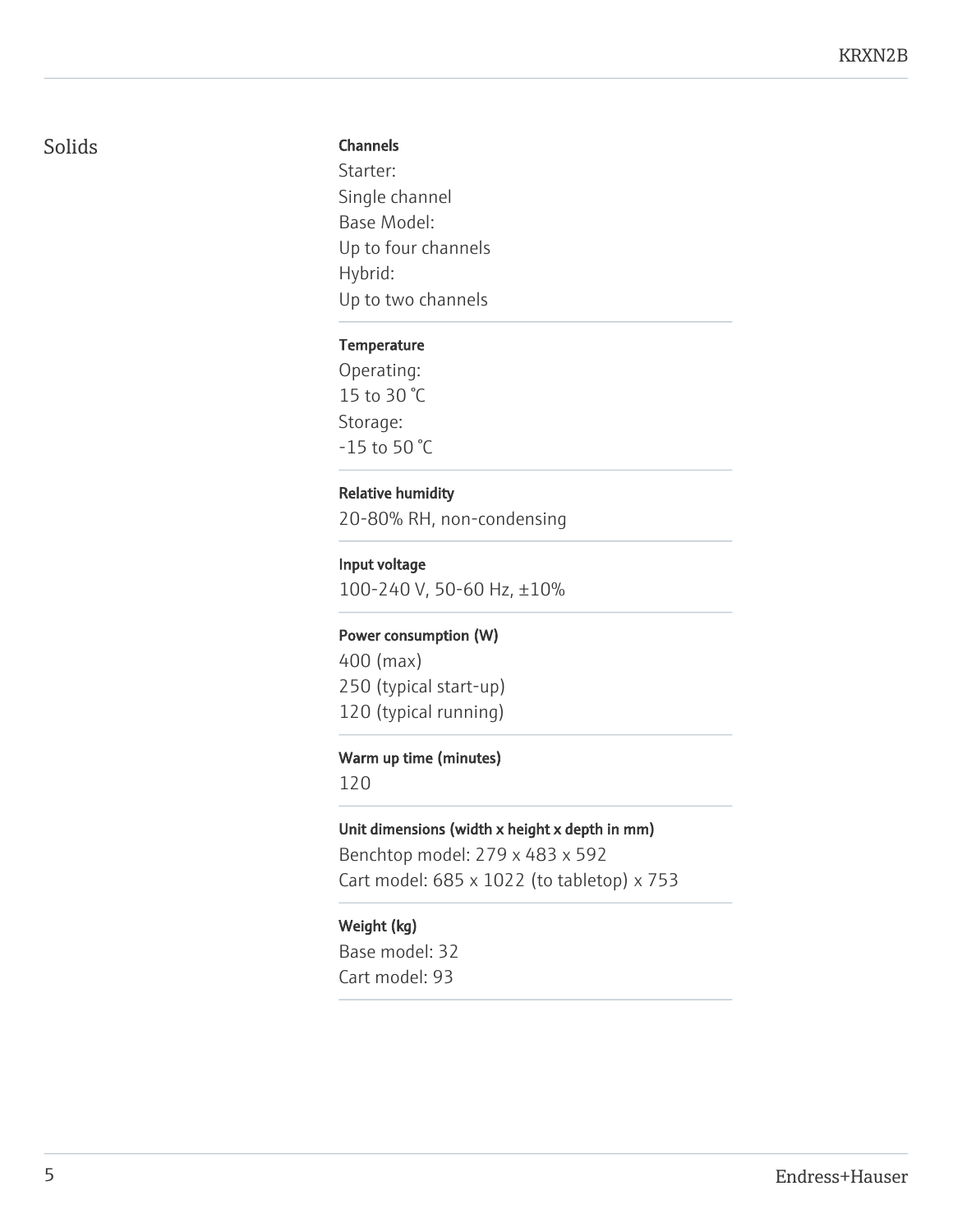## Sampling probe compatibility

Starter: Raman Rxn-10 (with accessory optics) Base model: Raman Rxn-10 (with accessory optics) Hybrid: Channel 1 - Raman Rxn-20 (with accessory optics) Channel 2 - Raman Rxn-10 (with accessory optics)

## Automation interface

OPC Modbus **HTTPS** (contact us for other options)

Installation options Benchtop (standard) or mobile wheeled cart

Hazardous area certifications

ATEX, CSA, IECEx

## Gases 2010 - 2020 - 2020 - 2020 - 2020 - 2020 - 2020 - 2020 - 2020 - 2020 - 2020 - 2020 - 2020 - 20

Raman spectroscopy

Laser wavelength 532 nm

Spectral coverage 150-4350 cm-1 (532 nm)

Spectral resolution 5 cm-1 (532 nm)

Channels Up to four channels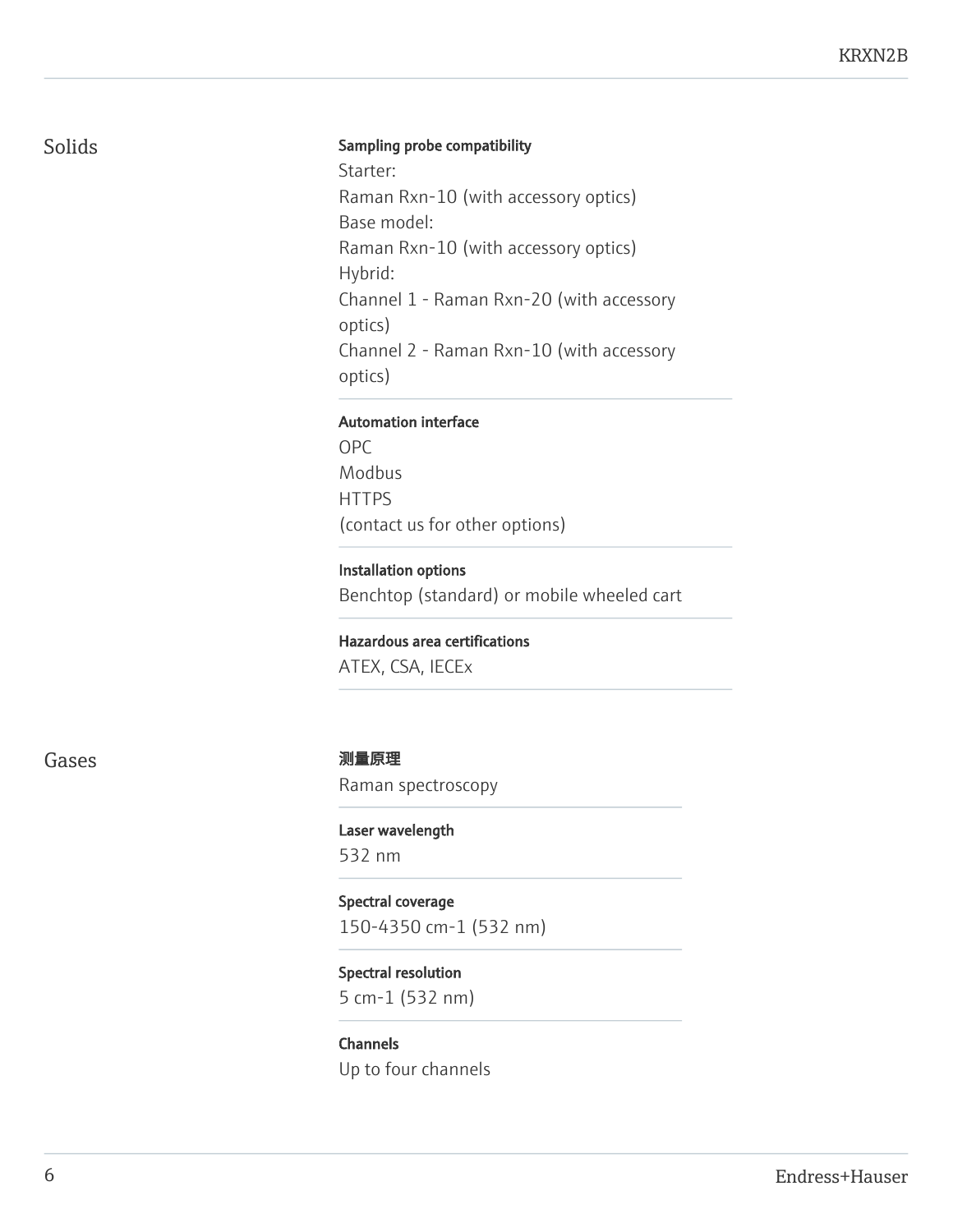## Gases

## **Temperature**

Operating: 15 to 30 °C Storage: -15 to 50 °C

## Relative humidity

20-80% RH, non-condensing

## Input voltage

100-240 V, 50-60 Hz, ±10%

## Power consumption (W)

400 (max) 250 (typical start-up) 120 (typical running)

## Warm up time (minutes)

120

## Unit dimensions (width x height x depth in mm)

Benchtop model: 279 x 483 x 592 Cart model: 685 x 1022 (to tabletop) x 753

## Weight (kg)

Base model: 32 Cart model: 93

#### Sampling probe compatibility

Raman Rxn-30

#### Automation interface

OPC Modbus **HTTPS** (contact us for other options)